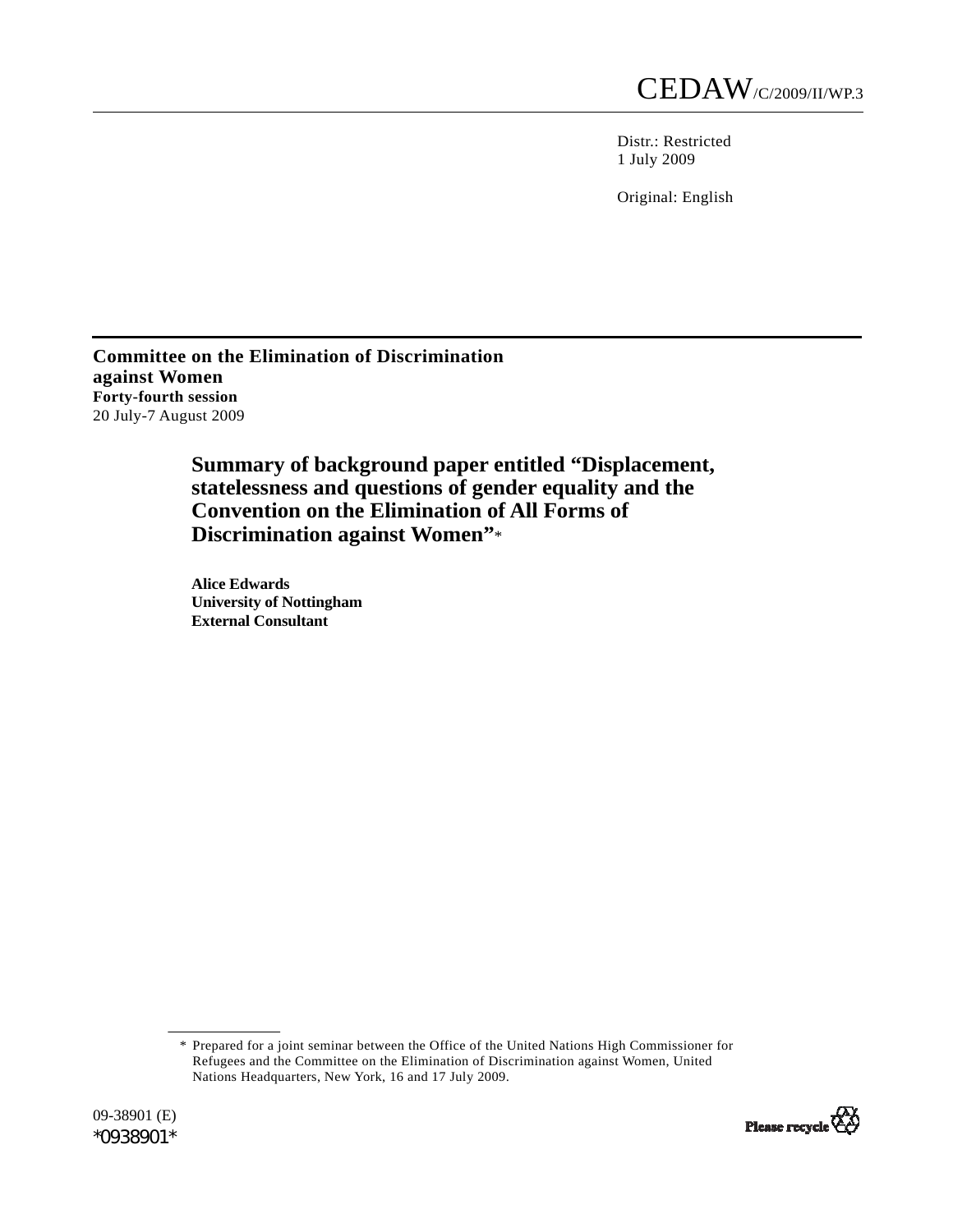# **Summary**<sup>1</sup>

## **Introduction**

1. Discrimination on the basis of sex and inequality between men and women nullifies and impairs the enjoyment of rights and the full advancement of women and girls worldwide. Displacement arising from armed conflict, persecution and other serious human rights violations can intensify this discrimination and inequality. Sex discrimination and inequality can also be the cause, or a contributing cause, of displacement and a motivation for flight for many women and it can occur at all stages in the displacement cycle. Although all forcibly displaced persons face protection concerns, "women and girls can be exposed to particular protection problems related to their gender, their cultural and socio-economic position, and their legal status".<sup>2</sup> Displacement, whether internal or international, weakens existing community and family protection mechanisms and exposes refugee and internally displaced women and girls to a range of human rights violations, including sexual and gender-based violence, abuse and exploitation. Similarly, many persons are at risk of statelessness because of gender-based discrimination in nationality laws and women who are already stateless face various protection problems, not least gender-based barriers to the recognition of nationality.

2. Much progress has been made within the United Nations system to advance the rights of displaced and stateless women and girls, including the elaboration of standards, policies and laws at national, regional and international levels. However, much remains to be done. Specifically, the background paper is interested in how the fundamental principles of the 1979 Convention on the Elimination of All Forms of Discrimination against Women (the Convention) apply within these two contexts. The rights to equality between women and men and non-discrimination on the basis of sex as laid down in the Convention are essential elements of the international protection regime for asylum-seeking, refugee, internally displaced and stateless women and girls, as well as during processes of repatriation, local integration and resettlement. As such, the Convention complements and reinforces the other parts of the framework, including the 1951 Convention relating to the Status of Refugees as amended by its 1967 Protocol, the two statelessness conventions and other human rights treaties. The paper was drafted for the purposes of a joint seminar between the Committee on the Elimination of Discrimination against Women (the Committee) and the Office of the United Nations High Commissioner for Refugees (UNHCR) in the hope of advancing collaboration and cooperation between these two entities on these important issues.

3. The paper centres on two main substantive sections: one on displacement and gender equality (section 3), the other on the right to a nationality, questions of statelessness and gender equality (section 4). These sections explain the many facets

 $<sup>1</sup>$  This is a summary of the background paper entitled "Displacement, statelessness and questions</sup> of gender equality under the Convention on the Elimination of All Forms of Discrimination against Women" prepared by Alice Edwards on behalf of the Office of the United Nations High Commissioner for Refugees, for a seminar between UNHCR and the Committee on the Elimination of Discrimination against Women, to be held in New York, on 16 and 17 July 2009. The views expressed in this summary are those of the author and do no necessarily reflect those of UNHCR.

<sup>2</sup> UNHCR, Executive Committee conclusion No. 105 (LVI), "Conclusion on women and girls at risk", 6 October 2006.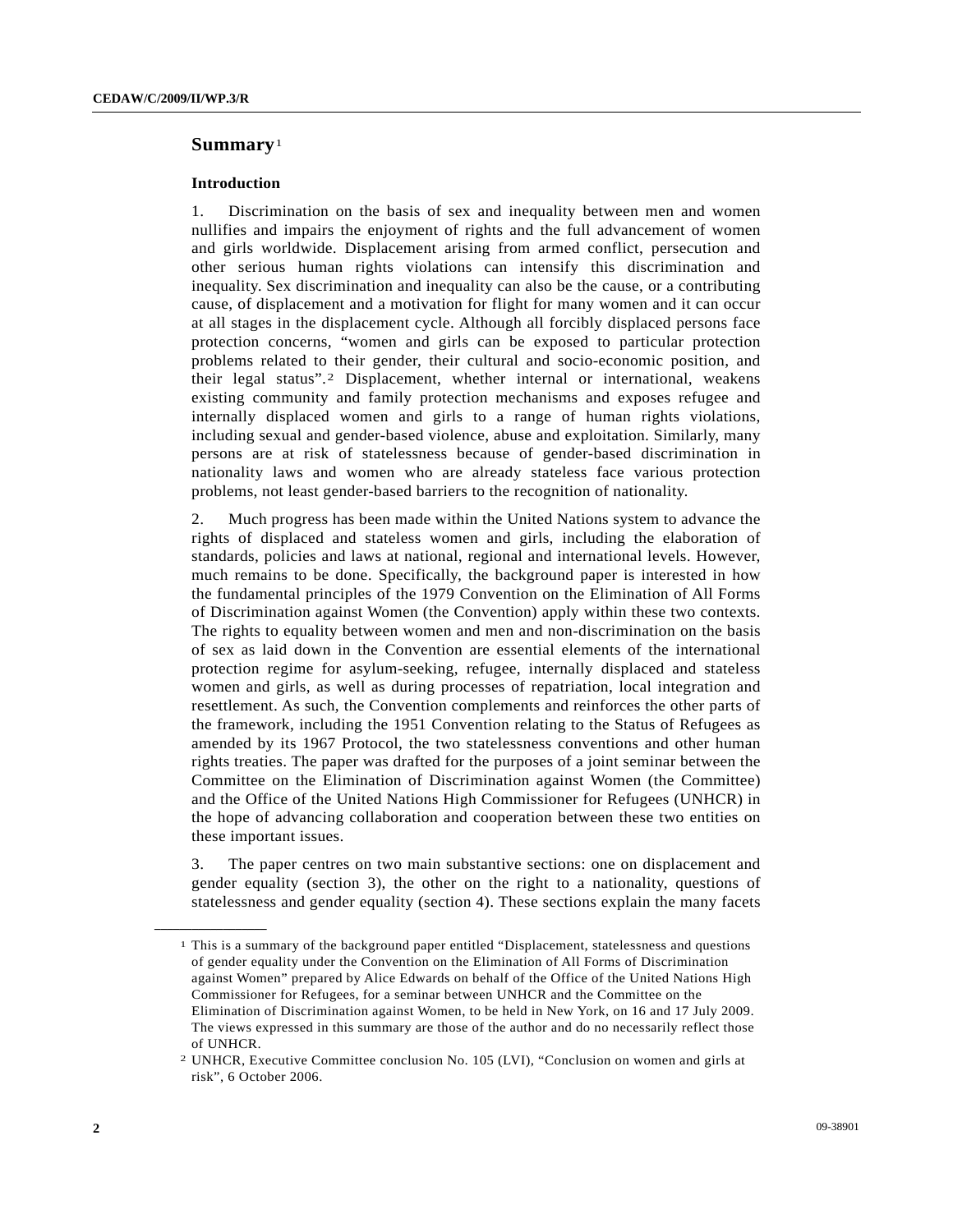of the gender dimensions of and influences on displacement and statelessness, drawing out the impact of gender inequality on women's access to and enjoyment of their human rights in these contexts and identifying relevant provisions of the Convention at issue and how they apply. In addition to these two main sections, there is also a section that outlines the fundamental principles of the Convention (section 2) and a section that reflects upon the institutional questions of how the Committee and UNHCR may further enhance their collaboration and cooperation on these issues (section 5). How these fundamental principles specifically apply to displaced and stateless women and girls is synthesized in the conclusion and recommendations in section 6. Finally, annex 1 contains definitions of some of the terminology in this area, such as sex, gender, gender mainstreaming, asylumseekers, refugees, returnees, local integration, internally displaced persons and stateless persons.

### **Key findings**

4. Women's experiences of displacement, asylum, statelessness, return, local integration and resettlement are very much shaped by their unequal position of power vis-à-vis men. That is, gender inequality can frame the context in which women experience displacement, asylum and statelessness. Gender is not, of course, the only influence on how a woman or girl experiences displacement, asylum or statelessness. Discrimination may be compounded, inter alia, because of her legal status (or lack of or precarious legal status) in the asylum country, or because of inaccessible, or loss of, documentation needed to access local services, including housing, in internal displacement situations; her socio-economic position; trauma arising from armed conflict or persecution; prior subjection to violent conduct; loss of livelihood and family; age; and cultural, social and linguistic differences between women and girls and their displacement country and/or community. Older women and women with disabilities may face a myriad of additional problems relating to their survival.

5. Given the political context after the cold war and after the terrorist attacks of 11 September 2001, in which the institution of asylum and the protection of refugees is increasingly under threat, efforts to strengthen the international protection regime for displaced persons by any means possible is increasingly necessary. In a nutshell, the paper finds that the equality framework of the Convention strengthens the international protection regime. The specific provisions of the Convention prohibiting discrimination on the grounds of sex serve as an important complement to international laws on statelessness and refugees, in which express guarantees against such discrimination and inequality were omitted.

6. The Convention, as one of several non-discrimination treaties at the international level and the principal women's human rights treaty, has been instrumental in consolidating and advancing many gains made for women's rights and in influencing other areas of international law. The Convention has been called the "international bill of rights for women". It sets out a range of civil, cultural, economic, political and social rights for women and covers a variety of situations in which women face discrimination, including in politics, the economy, the family, labour, education and health. Despite the many feminist criticisms of international human rights law in general and the Convention in particular, and recognizing that there is scope to improve the Convention itself and the work of the Committee,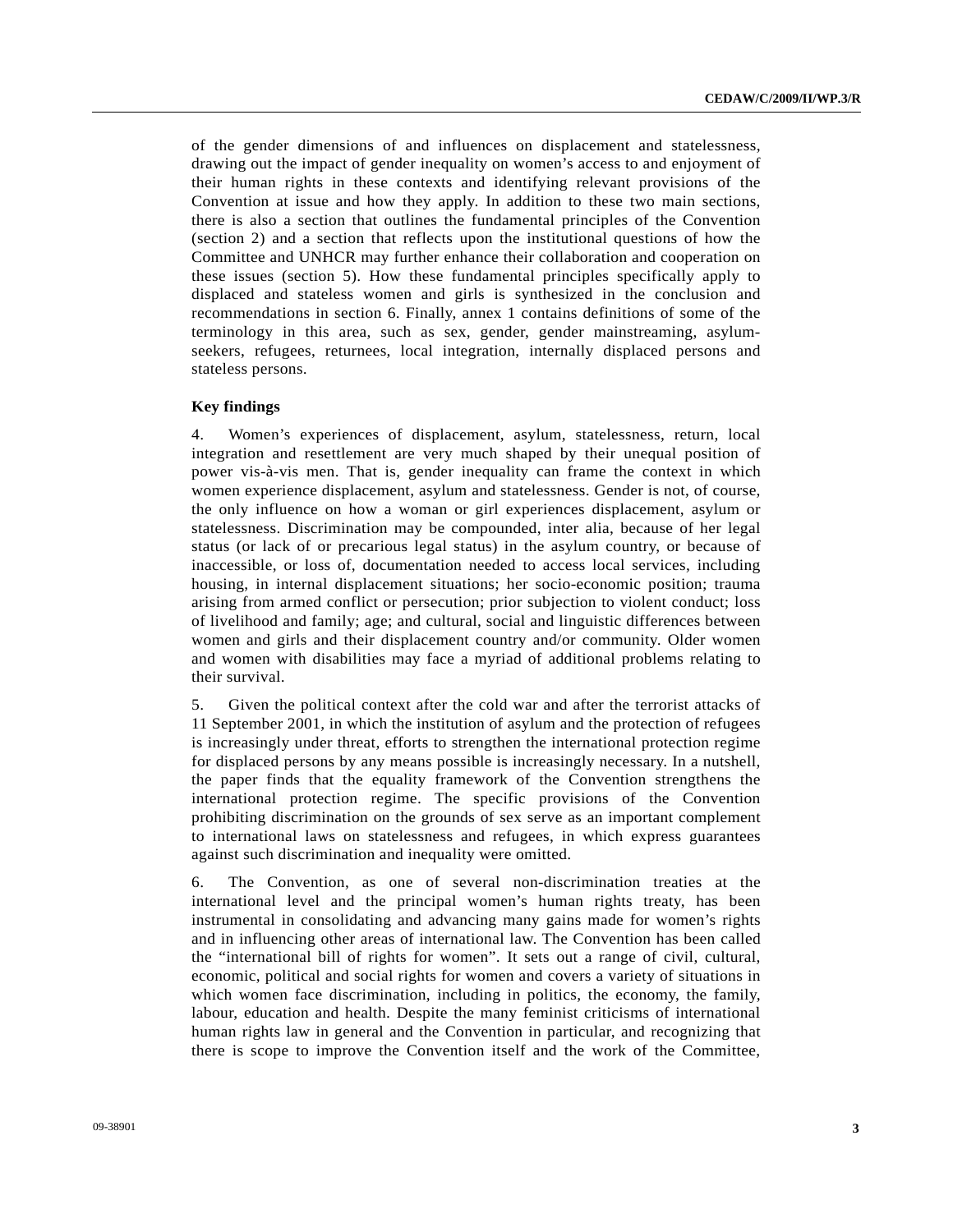many of these rights are relevant and can be applied effectively to displaced and stateless women and girls.

7. Like other human rights treaties, the Convention applies to all women regardless of their nationality, citizenship or other legal status, including immigration or marital status. Women's rights elaborated in the Convention are not subject to distinctions based on legal status, but are instead focused on their equality and advancement. This is to be contrasted to the legal instruments available within the context of asylum and statelessness, in which one must satisfy strict legal criteria in order to benefit from the rights contained therein. In order to protect displaced and stateless women, therefore, Governments must tackle the question of gender inequality, a fact well acknowledged by UNHCR.

8. Some States have attempted to incorporate gender-sensitive applications of international standards into national protection mechanisms for displaced women and to amend nationality laws that discriminate against women. A lot of this momentum can be attributed to parallel developments in international human rights law, in particular advances in women's rights. The Beijing Platform for Action, in particular, called on UNHCR and the Office of the United Nations High Commissioner for Human Rights (OHCHR) to "[e]stablish effective cooperation … taking into account the close link between massive violations of human rights, especially in the form of genocide, ethnic cleansing, systematic rape of women in war situations and refugee flows and other displacements, and the fact that refugee, displaced and returnee women may be subject to particular human rights abuse". UNHCR's Agenda for Protection specifically calls on Governments "to consider acceding to" the Convention as a priority objective. The rights enumerated in the Convention have, for example, been influential in recognizing gender-related forms of persecution as legitimate grounds for claiming refugee status, and that discriminatory nationality laws can result in statelessness. Cross-fertilization has occurred in particular with reference to gender-related violence, such as rape and sexual violence, female genital mutilation and domestic violence, but there has also been progress in relation to economic empowerment and political participation in refugee settings.

9. The paper reiterates that under the Convention, the obligation to address all forms of discrimination against women requires a broad reading of equality that focuses on ending patriarchal domination and oppression and thereby opening up opportunities for equal participation and enjoyment of rights. More specifically, the Convention obligates States to eradicate social and cultural norms and stereotypes that reinforce and provide convenient excuses to prop up patriarchal systems, as well as negative, harmful and discriminatory laws, policies and practices. The paper thus emphasizes the need to eliminate both discrimination in national policies and laws and discriminatory measures perpetuated through societal norms and views. Noting that much of the violence and discrimination experienced by displaced and stateless women, like other women, takes place in their homes, the paper underlines that discrimination must be addressed within both the public and private spheres and in all fields, including civil, cultural, economic, political and social.

10. The complementarity of the Convention as an equality-centred treaty with other human rights instruments is also highlighted. For instance, the paper notes with regard to the lower attendance rate in schools of displaced girls compared to their male counterparts, that both the Convention on the Elimination of All Forms of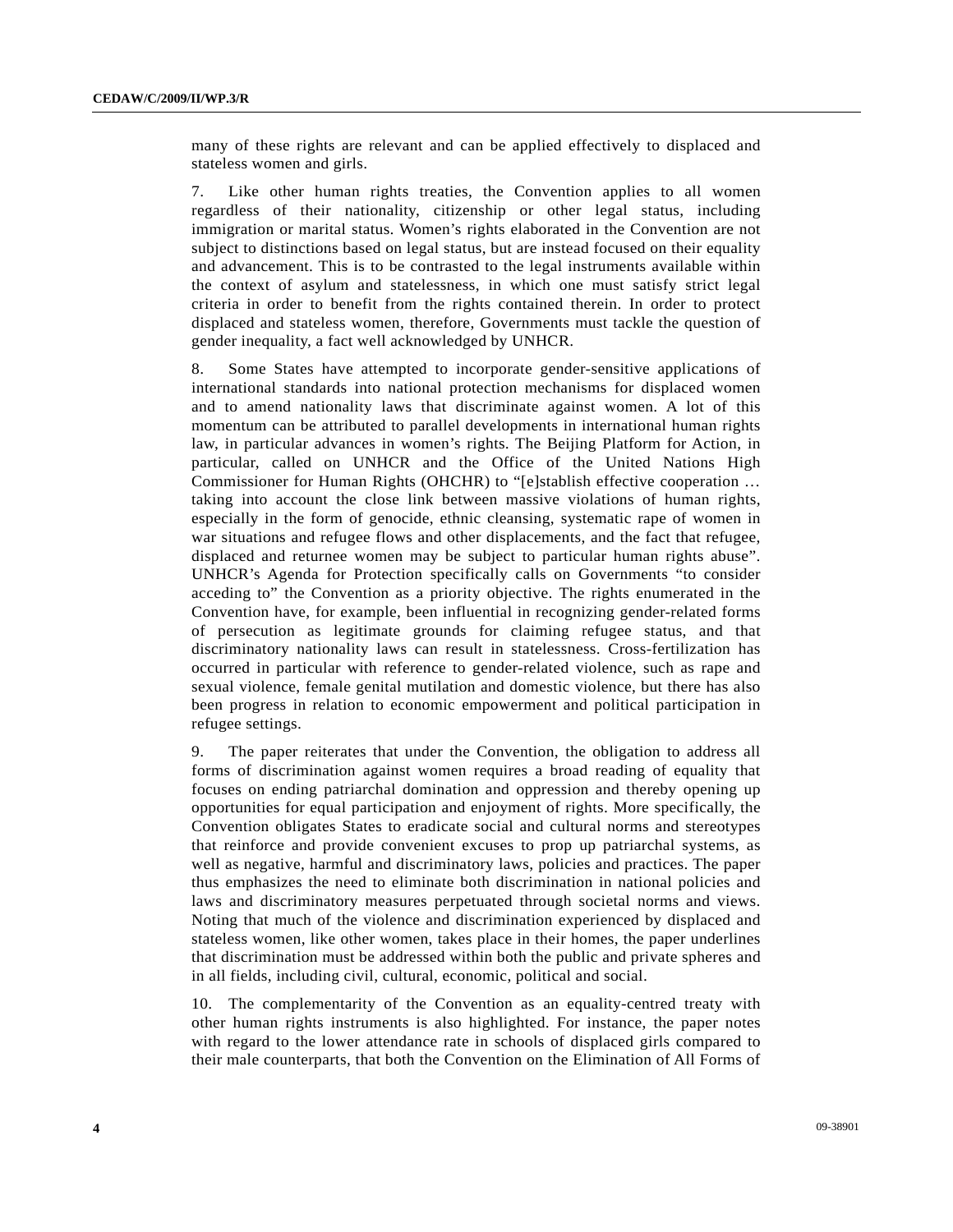Discrimination against Women and the 1989 Convention on the Rights of the Child provide for protection of the right to education. Refugee girls not only have the right to education as such (Convention on the Rights of the Child, arts. 22 and 28) but also on an equal basis with boys (Convention on the Elimination of All Forms of Discrimination against Women, art. 10).

11. The paper further argues that the interlinkages between displacement, poverty and discrimination are now well recognized. It notes that the Special Rapporteur on violence against women, its causes and consequences has recently made clear that "[w]omen's physical security and freedom from violence are inextricably linked to the material basis of relationships that govern the distribution and use of resources and entitlements, as well as authority within the home, the community and the transnational realm". The same is true in relation to the structures governing refugee and displacement settings. The Special Rapporteur further recognizes that violence against refugee and internally displaced women is exacerbated by a lack of access to alternative housing for those living in refugee camps, with limited privacy and in close proximity to strangers.

## **Displacement and gender equality**

12. Elaborating on the specific rights set forth by the Convention on the Elimination of All Forms of Discrimination against Women in the context of displacement, the paper notes that in addition to armed conflict, flight is often triggered, for example, by severe sex discrimination and gender-based persecution. Sex discrimination is often evident in refugee status determination procedures in many countries of asylum, in which the gendered nature of persecution may not be recognized or where sex/gender may not be seen as a legitimate ground for asylum. However, even before a woman or girl has access to asylum proceedings, there are many human rights factors that can prevent her from reaching her asylum destination. These can include restrictions on the freedom of movement of women in her country of origin, lack of access to necessary documentation, such as passports, because she is female, legal requirements for permission from husbands to travel, or cultural factors that put women travelling alone or without male family members at risk of harassment and violence. Women and girls may also be forced into providing sexual services in exchange for safe passage for themselves or their families, or to obtain necessary documentation or other assistance. Many of these same restrictions may also be imposed upon internally displaced women who attempt to travel from rebel- to Government-controlled zones, or vice versa.<sup>3</sup> Thus, seeking asylum or being displaced is often a reflection of the human rights position of women (and others) in countries of origin. Thus, the better the human rights in the country of origin, the less the need for international protection. In this way, the Committee performs a preventive service as part of its regular work in monitoring State party performance with treaty obligations.

13. Failure to individually register all asylum-seekers and refugees can render them "non-persons" and unable to access the assistance and help that they need. Articles 3 and 15 of the Convention require that women shall be equal before the law and shall enjoy equality in all fields. Access to identity documentation and legal status must be ensured as a prerequisite to equal access and enjoyment of many

<sup>3</sup> See arts. 1, 2 and 15 of the Convention and section 3.2 of the background paper, on genderrelated dimensions of asylum and discrimination in individual asylum procedures.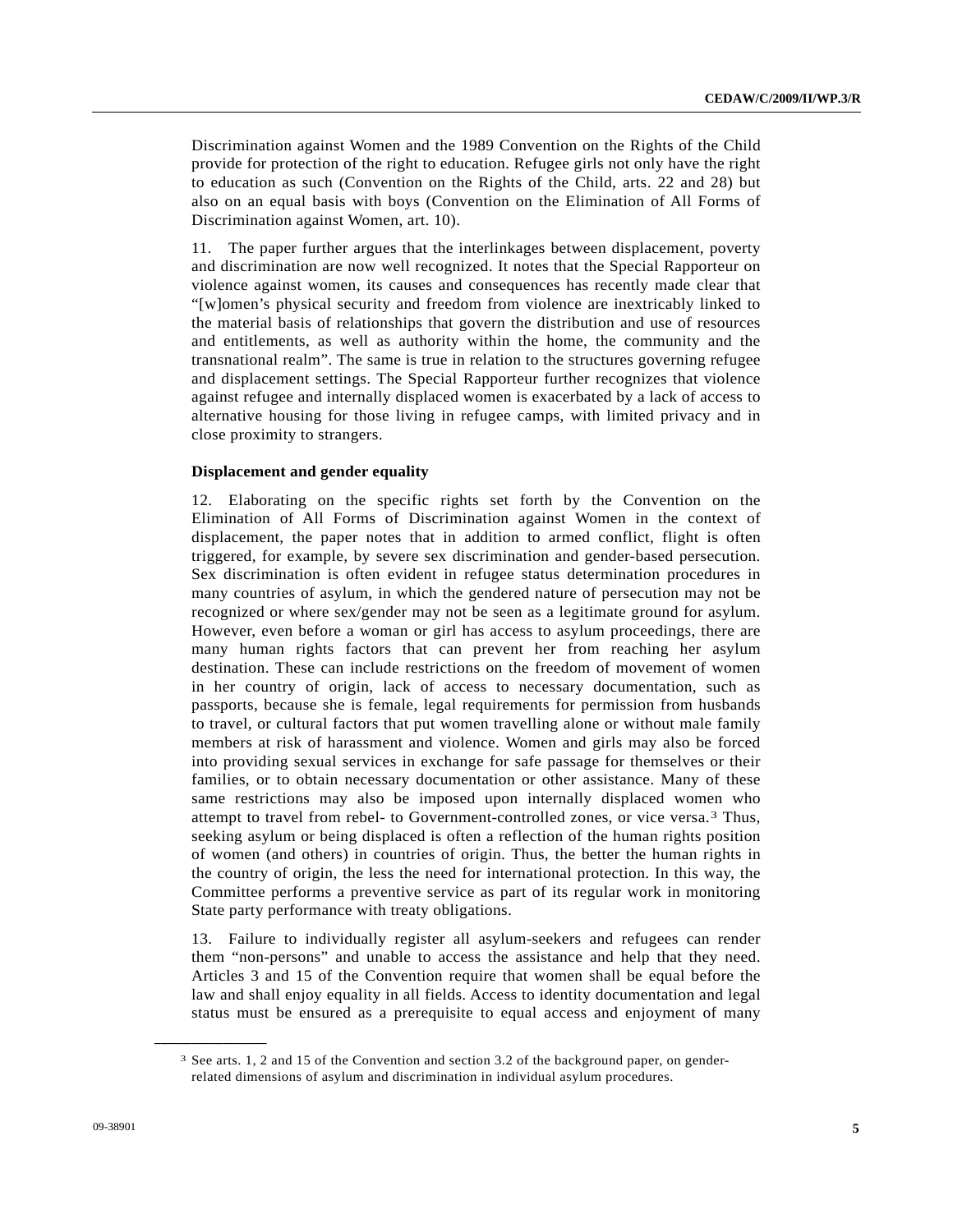rights. The paper finds that refugee and internally displaced women who lack adequate registration and personal documentation, including identity cards, marriage certificates, divorce certificates and birth certificates for their children, have often been denied freedom of movement and access to basic rights.<sup>4</sup>

14. Distribution systems that allocate food and non-food items to the "head of the household", often interpreted as the male family member, have been found to deprive women and their children of food security and exacerbate the neglect and malnourishment of women and children. Many measures have been adopted to reduce this risk, such as distributing food and non-food items to women rather than men, in particular in camp settings. Nonetheless, these measures have yet to fully resolve the problem of family tensions and family-based violence. In fact, the introduction of such measures can exacerbate family violence if they are implemented without consultation with the community. Similar efforts to transport firewood to camps to reduce the need for women to walk long distances to collect it, which exposes them to the risk of sexual attack and banditry, have produced some important short-term benefits (reduction in such attacks), but they have done little to address the underlying causes of structural inequality.<sup>5</sup> When refugee or internally displaced women return home to their countries of origin, for instance, UNHCR is unlikely to be present to be able to take charge of firewood or water distribution systems. Although much has now been done to address the shortcomings in some of these programmes, the problems persist.

15. In response to the omission of a provision outlawing violence against women from the Convention's catalogue of rights, the Committee adopted a general recommendation recognising violence against women as a form of sex discrimination and therefore rightly within its mandate. This paper notes that it brings violence against women within the jurisdiction of international law and in many ways it has transformed the Convention from an anti-discrimination treaty into a gender-based violence treaty. Violence against women is squarely on the Committee's list of priorities and it routinely addresses this issue in respect of almost every State, including occasionally in the context of displacement. The paper finds that exposure to sexual and gender-based violence is frequently exacerbated in times of displacement, if not one of the greatest human rights violations occurring in refugee and internally displaced person settings. In this context, and with the increased contribution of UNHCR to the Committee's work through its confidential submissions, the Committee has identified immigrant and refugee women as being particularly at risk of violence and discrimination — both by members of the host community and within their own communities, including crimes of domestic violence and others related to "honour". Living in camps has been identified by the Committee as a factor that increases the risk of sexual and other forms of violence linked to lack of access to health care, education and economic opportunities.<sup>6</sup>

16. Changed social settings can place emotional strains on families, including those recovering from armed conflict and trauma. As UNHCR notes: "Being part of

<sup>4</sup> See articles 3 and 15, as well as articles 13 (b), 14, para. 2 (g) and 15, para. 4 of the Convention and section 3.3.2 of the background paper, on individual registration, identity and related rights. 5 See articles 1, 2 (f), 5 and 16 of the Convention and section 3.3.1 of the background paper, on

discriminatory social and cultural roles, responsibilities and practices impacting on protection and rights.

<sup>6</sup> See articles 2, 5, 11, 12 and 16 of the Convention and section 3.3.3 of the background paper, on violence against women, in particular sexual and gender-based violence.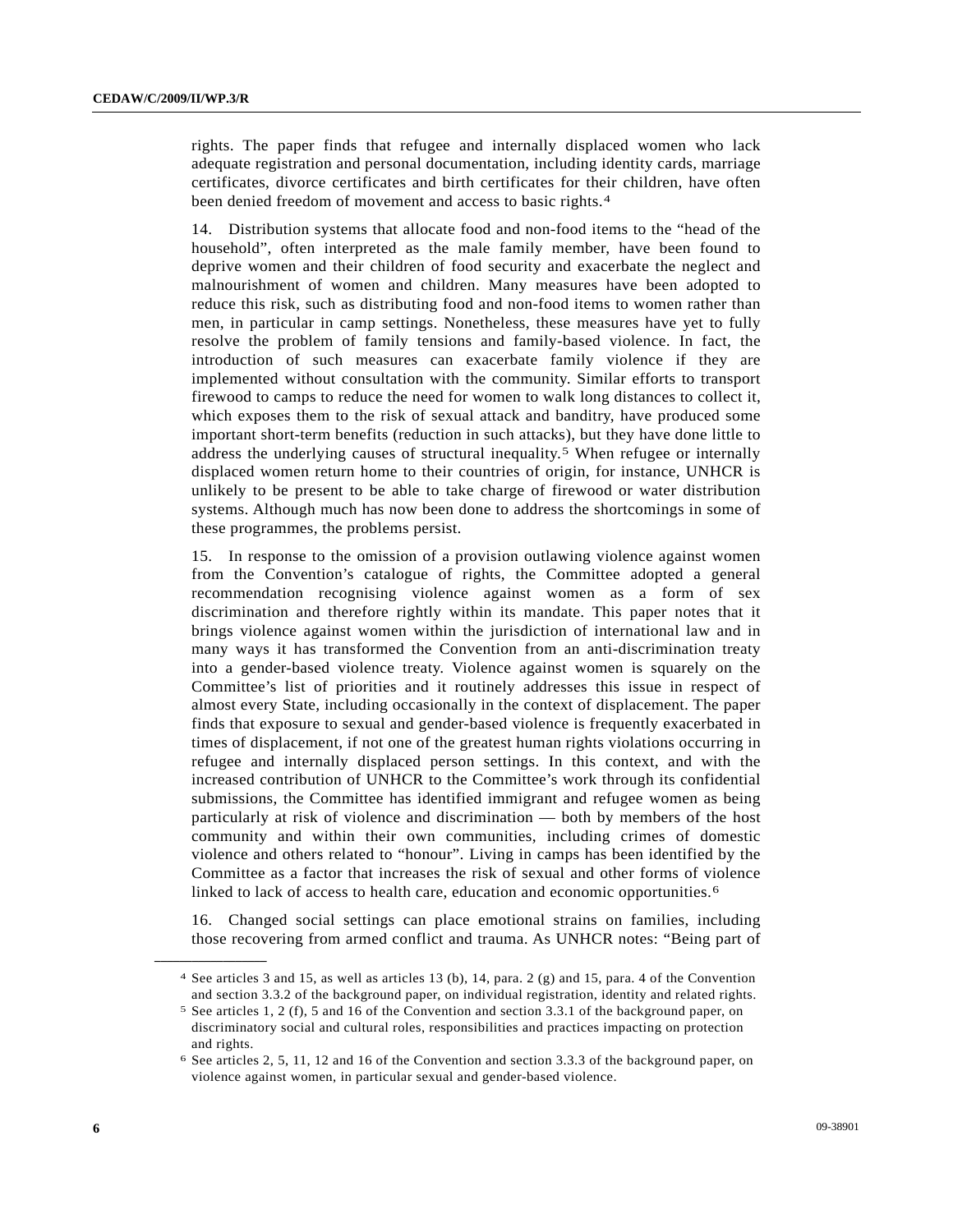an intact family is particularly important during displacement, when all other aspects of a normal life have disappeared." Girls can, for instance, be burdened with additional care responsibilities and can be increasingly exposed to exploitation and to traditional harmful practices, including forced marriage. This would be in direct breach of article 16, paragraph 2, of the Convention, which prohibits the betrothal and marriage of children; the article also provides the same right to freely choose a spouse and to enter into marriage as men.<sup>7</sup>

17. The Committee has regularly and increasingly highlighted trafficking but not yet within the specific context of displacement. The Committee, has however, held that article 6 of the Convention on the Elimination of All Forms of Discrimination against Women can include the obligation to afford protection under the Convention relating to the Status of Refugees to trafficked women who seek asylum on grounds of gender-related persecution. This supports the approach of UNHCR to trafficking, in which it has recognized the links between displacement and risk of trafficking and between trafficking and the need for asylum.<sup>8</sup>

18. For refugees and other non-nationals, seeking redress for violations can be more complex, as they are frequently denied access to justice because of "cultural" excuses, especially as far as they relate to women's claims or due to questions of jurisdiction. Local authorities may defer the matter to UNHCR, which has no judicial authority in this regard but may be able to offer some non-judicial remedies. Alternatively, local authorities may reject that they have authority over foreigners, sometimes due to being overwhelmed with their own domestic caseloads or, at other times, due to sex, race or ethnicity based discrimination. Poverty, uncertain or an "inferior" legal status compared with nationals, a general lack of willingness on the part of local authorities to become involved, cultural attitudes and unrepresentative refugee leadership are all factors that can hinder access to justice.<sup>9</sup> Difficulties in accessing justice may also be due to the location of refugee and internally displaced person settlements, which at times are a long distance away from the local infrastructure.

19. The paper highlights that women must have equal access to income-generating and training opportunities as men, including access to microcredit. There may be a justified need for the introduction of temporary special measures, as recognized in article 4 of the Convention, targeting women for livelihood initiatives to enhance their self-reliance and integration prospects, especially in households headed by a female.<sup>10</sup>

<sup>7</sup> See article 16 of the Convention and section 3.3.8 of the background paper, on equality and family life.

<sup>8</sup> See article 6 of the Convention and section 3.3.4 of the background paper, on trafficking. 9 See articles 1, 2 (c), 3 and 15 of the Convention and section 3.3.5 of the background paper, on access to justice.<br><sup>10</sup> See articles 3, 4, 10, 11, 13, 14, 15, pares. 2 and 3, and 16 of the Convention (social and

economic deprivation and empowerment); article 10 (education and literacy), and articles 3, 7 and 8 (political participation).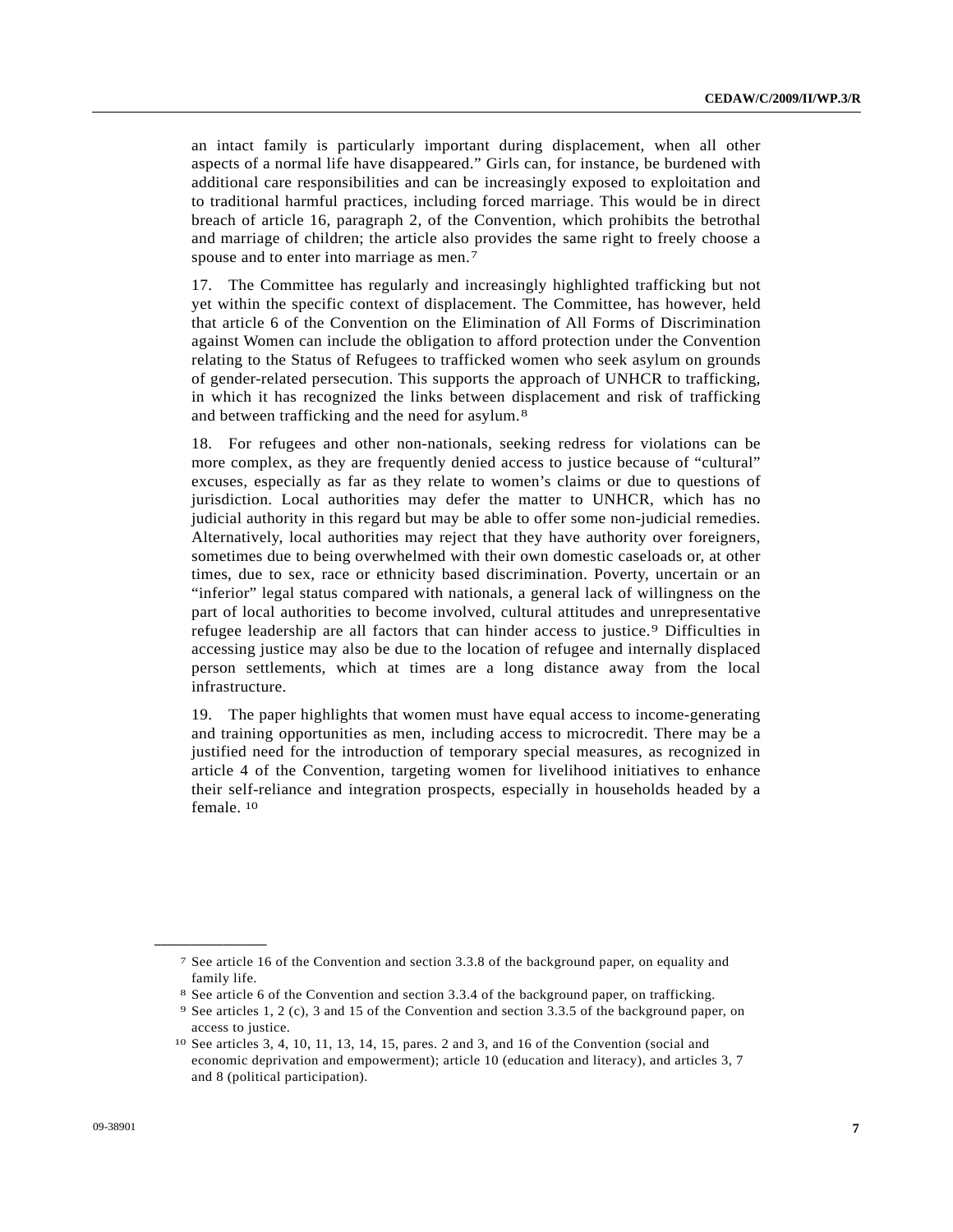20. Factors that affect a women's ability to find a durable solution, be it return and reintegration into her home community, resettlement to a third country or local integration in the country of asylum, implicate many of the same rights in the Convention as outlined above.<sup>11</sup> The paper finds in this regard that some repatriation programmes do not make allowances for women or girls who have valid protection reasons for not wishing to return home to remain in their host countries or communities, or do not take account of their wishes and views on repatriation generally or on a basis of equality with men. Refugee women are also rarely involved in peace negotiation processes and the subsequent formation of new governments or interim administrations; and they may face legal and practical difficulties accessing property, land and housing upon return, especially under traditional legal systems that do not recognize women's rights to inherit property on an equal basis with men. UNHCR acknowledges that there are many gender-related factors that account for women's unequal access to resettlement opportunities, including that violations of women's rights may occur within the family and thus may be hidden from public view, and prejudice on the part of UNHCR staff carrying out assessments who may believe that women and girls exaggerate claims of sexual and gender-based violence in order to secure resettlement, or others who may not regard rape or sexual violence as a sufficient ground for resettlement due to its widespread prevalence.

#### **Right to nationality and questions of statelessness**

21. The importance of the right to a nationality is recognized in article 9 of the Convention. The paper emphasizes the impact of gender discriminatory nationality laws on women and their associated inability or difficulties to exercise other rights, including in relation to family, access to education, to equality before the law, freedom of movement, and so forth. It takes the view that women's nationality is probably best approached as an issue of both statelessness and dual nationality arising from the conflict of nationality laws of different States, as well as an issue of equality. Statelessness may be reduced by measures that reinforce women's equality in nationality matters.

22. The paper concludes that although provisions in the international treaty framework on nationality rights are neutrally drafted and many require their application to comply with principles of non-discrimination, the operation of citizenship laws in many countries nonetheless still directly or indirectly discriminates against women, and this exposes women to a greater extent than men to the risk of being rendered stateless. The Convention is particularly important in this regard, not least because the two statelessness conventions are not widely subscribed to.

#### **Conclusions and recommendations**

**\_\_\_\_\_\_\_\_\_\_\_\_\_\_\_\_\_\_** 

23. The paper identifies a number of recommendations relating to displacement and nationality rights, among them a call for the issuance of a general recommendation to be adopted by the Committee in order to consolidate the work done to date by both the Committee and UNHCR. The ultimate aim of these efforts is to further advance displaced and stateless women's enjoyment of their rights. The paper indicates the ways in which the treaty framework, machinery and procedures

<sup>&</sup>lt;sup>11</sup> All provisions, including articles 1-3, 14, para. 2 (f) and (g), and 16, para. 1 (h) of the Convention and section 3.4 of the background paper, on gender-related dimensions of return and reintegration and section 3.5 on gender-related dimensions of resettlement.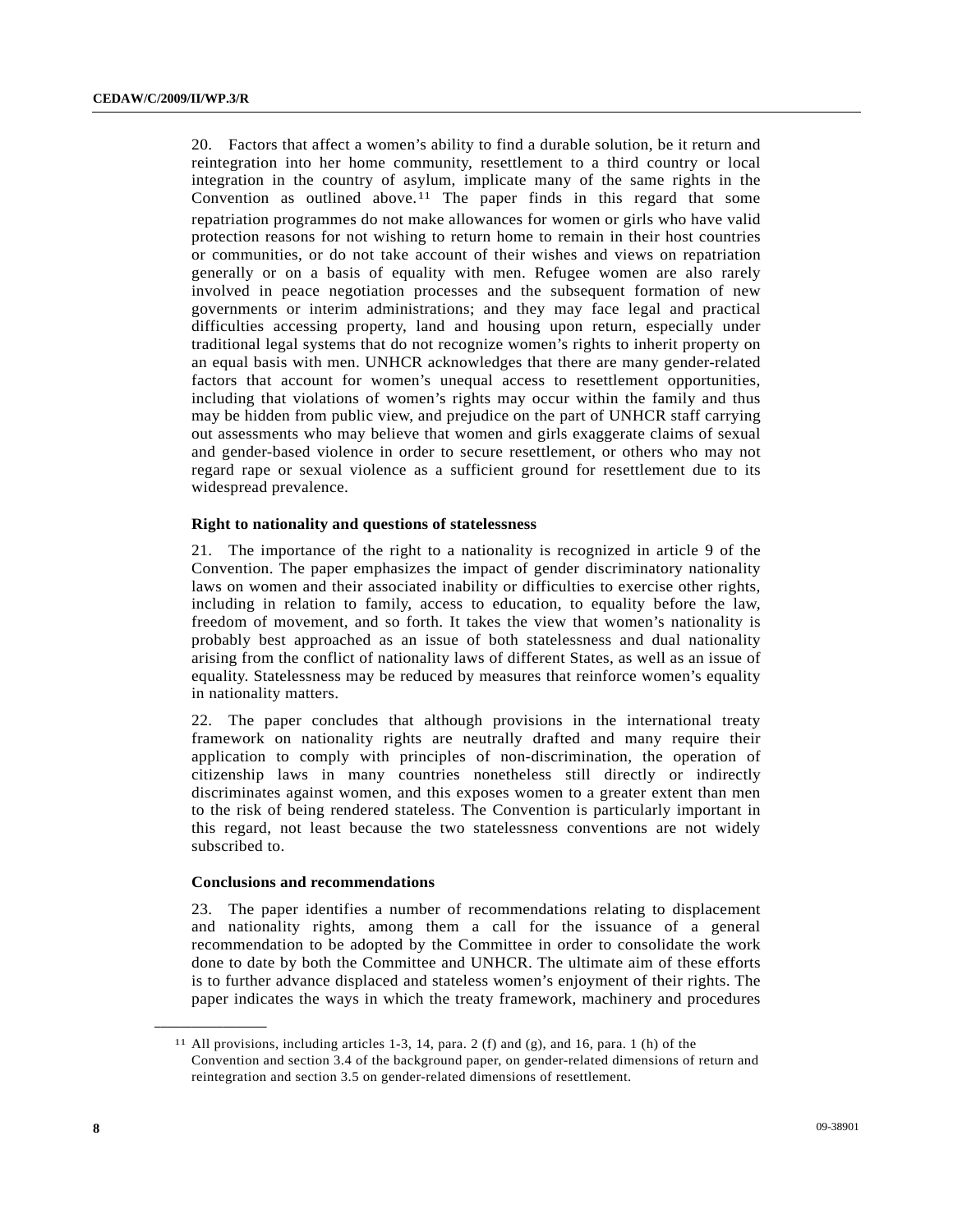of the Convention could be used to enhance protection in some of the situations described above.

24. The perceived weaknesses of the supervisory role of UNHCR in respect of the Convention relating to the Status of Refugees is discussed, including the fact that there is no periodic State reporting requirement equivalent to the treaty body system and the sometimes difficult position that UNHCR finds itself in as an intermediary between the authorities and the people it is mandated to protect. The paper highlights the importance of the independent monitoring role of the Committee in this regard. The recommendations made in the paper must, however, also be seen in the wider context of the need for strengthening of the enforcement mechanisms provided by international human rights law. Ultimately, without commitment and compliance at the national level, including in terms of policy, attitude, culture, capacity and political will, women and girls will continue to experience discrimination.

25. The paper has identified five principal advantages of employing the fundamental principles of the Convention on the Elimination of All Forms of Discrimination against Women and of engaging with the Committee on these issues:

 (a) Firstly, the broad reading given to equality that focuses on ending patriarchal domination and oppression of women and opening up opportunities for equal participation and enjoyment of rights prioritizes a gender equality agenda within displacement and statelessness contexts;

 (b) Secondly, the obligation to eradicate social and cultural norms and stereotypes that reinforce the perceived inferiority of women to men and provide convenient excuses to prop up patriarchal systems, calls upon Governments and UNHCR to take a longer term view of protection and assistance activities for displaced women and girls, including within the context of statelessness. The Convention requires more than merely eradicating the symptoms of women's inequality, for example, reducing rates of violence against women by bringing in firewood, but it requires also that the root causes of that violence be investigated and addressed, including, importantly, with women taking a leading role in designing and developing appropriate responses;

 (c) Thirdly, the obligation to eradicate gender inequality in both public and private spheres of life provides a mandate to address many issues that are often perceived as "taboo", especially when dealing with non-nationals and associated ethnic or race dimensions, such as family violence, forced marriages, female genital mutilation and crimes of "honour";

 (d) Fourthly, the close relationship recognized between civil and political rights on the one hand and economic, social and cultural rights on the other and their inclusion within a single instrument strengthens indivisibility arguments and the interconnections between, for example, poverty, violence and displacement;

 (e) Fifthly, the independent and impartial monitoring role the Committee performs in ensuring States parties to the Convention implement their treaty obligations opens up possibilities for public dialogue with States parties on issues of displacement and statelessness, for avenues of redress for individual displaced or stateless women within the communications mechanism, and for the Committee to activate its inquiry function.

26. In the light of these findings, the paper recommends that UNHCR and the Committee continue their dialogue. Further collaboration could in particular be